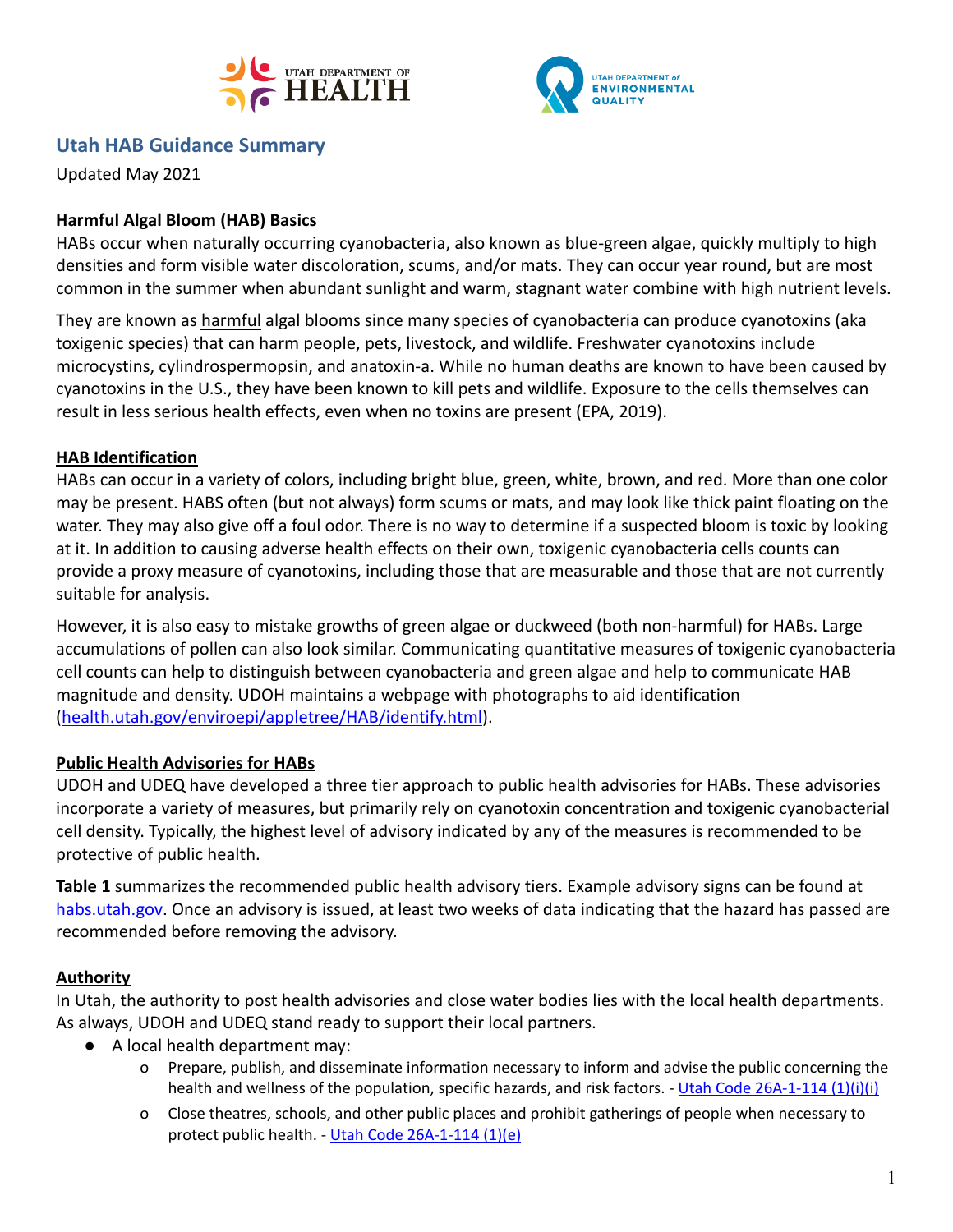### **Exposure Routes**

People can be exposed to cyanotoxins and cyanobacteria while recreating by incidental ingestion, skin contact, and inhalation of contaminated aerosols. Studies of toxin characteristics and human behavior indicate that oral ingestion is the largest source of recreational exposure to cyanotoxins. Ingestion and skin contact are likely to be important routes of exposure to cyanobacterial cells.

As with most environmental exposures, children are likely to be at greater risk than adults. Children have smaller body mass, spend more time in contact with the water, and typically swallow more water while recreating. Children's bodies are also still developing and may be more sensitive to the effects of exposure.

### **Adverse Health Effects**

Exposure to HABs can cause a variety of health effects, from relatively mild to potentially serious (EPA, 2019; WHO, 1999; WHO, 2003). Symptoms depend on many factors, including the amount of toxins and/or cyanobacteria, the type of toxin and/or cyanobacteria, and the route and length of exposure. Even in the absence of toxins, there are significant associations between cyanobacterial cells and adverse health effects (EPA, 2019).

Individuals who believe they may be experiencing symptoms of exposure should contact the Utah Poison Control Center: 1-800-222-1222. We ask that information about HAB-related illness in humans and animals be reported to the UPCC. These data are relayed to the CDC and help expand our knowledge about HABs.

### *Human Symptoms*

|                                                                                                                                              |                                                                              | <b>Skin Contact</b>                                         | <b>Inhalation</b>                                                              |
|----------------------------------------------------------------------------------------------------------------------------------------------|------------------------------------------------------------------------------|-------------------------------------------------------------|--------------------------------------------------------------------------------|
| Ingestion<br>Vomiting<br>$\bullet$<br>Diarrhea<br>$\bullet$<br>Abdominal pain<br>$\bullet$<br>Weakness<br>$\bullet$<br>Headache<br>$\bullet$ | <b>Tingling sensation</b><br>Muscle cramps<br>Dizziness<br>Trouble breathing | Eye irritation<br>Rash<br>Hives<br><b>Blisters or sores</b> | Nose irritation<br>Sore throat<br>Coughing<br>Wheezing<br>Asthma-like symptoms |
|                                                                                                                                              |                                                                              |                                                             | Difficulty breathing                                                           |

### *Animal Symptoms*

Symptoms include weakness, fatigue, excessive salivation or drooling, staggering, difficulty breathing, vomiting, convulsions, liver damage or failure, and death.

### **Sampling Procedures**

For guidance documents, forms, labels, and additional information, visit [deq.utah.gov/water-quality/recreational-health-advisory-guidance#guidance-waterbody-sampling](https://deq.utah.gov/water-quality/recreational-health-advisory-guidance#guidance-waterbody-sampling).

Collecting water samples:

● [deq.utah.gov/legacy/divisions/water-quality/health-advisory/harmful-algal-blooms/docs/SOP-HAB-Phytoplankto](https://deq.utah.gov/legacy/divisions/water-quality/health-advisory/harmful-algal-blooms/docs/SOP-HAB-Phytoplankton-Samples-2016.pdf) [n-Samples-2016.pdf](https://deq.utah.gov/legacy/divisions/water-quality/health-advisory/harmful-algal-blooms/docs/SOP-HAB-Phytoplankton-Samples-2016.pdf)

Collecting fish and wildlife samples from mortality events:

● [deq.utah.gov/legacy/divisions/water-quality/health-advisory/harmful-algal-blooms/docs/HAB-Carcass-Collection](https://deq.utah.gov/legacy/divisions/water-quality/health-advisory/harmful-algal-blooms/docs/HAB-Carcass-Collection-SOP.pdf) [-SOP.pdf](https://deq.utah.gov/legacy/divisions/water-quality/health-advisory/harmful-algal-blooms/docs/HAB-Carcass-Collection-SOP.pdf)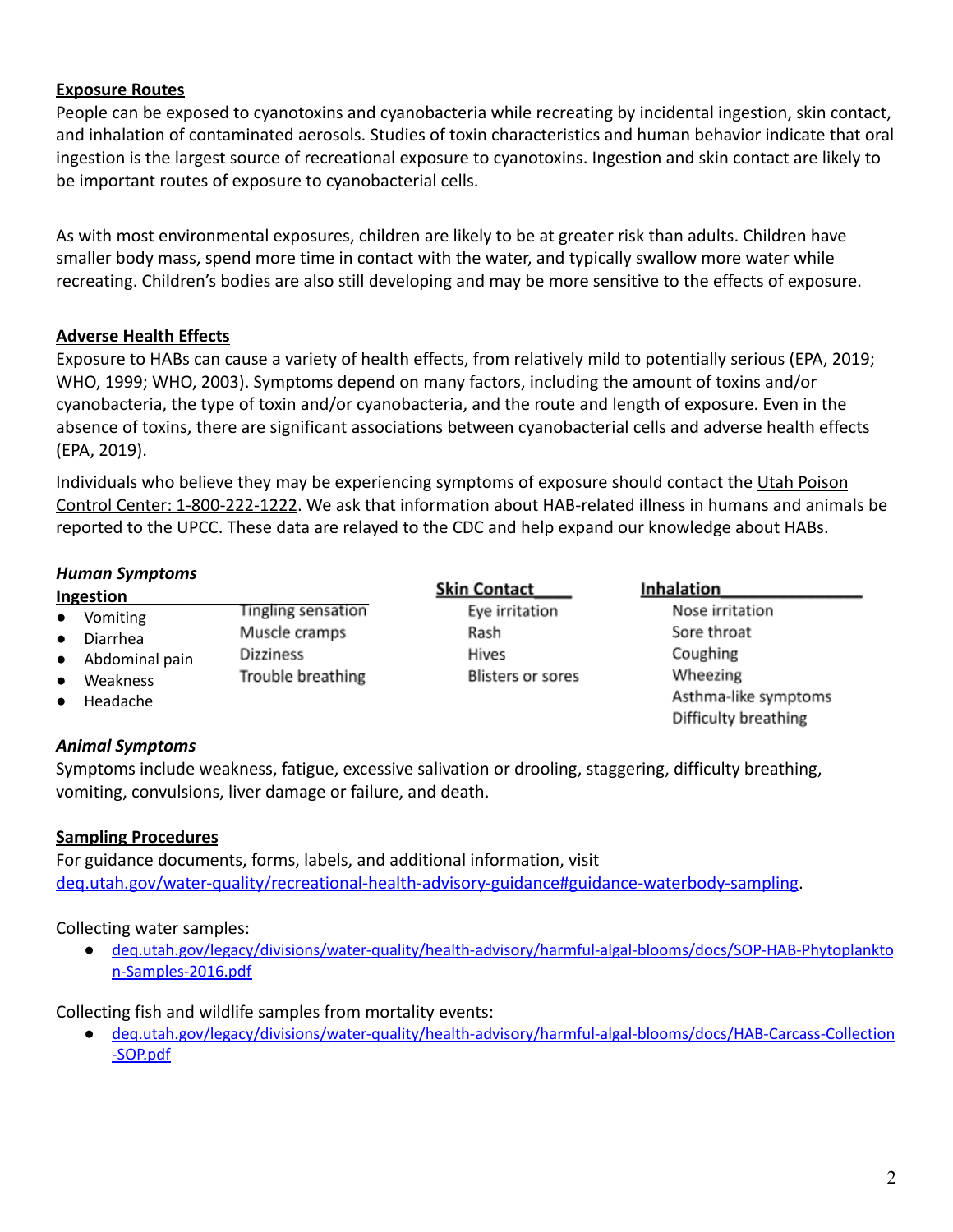### **Cyanotoxins and Fish**

Cyanotoxins can accumulate in fish in waters with high toxin levels. The highest concentrations are in the organs (particularly the liver) and fat deposits; muscle tissue typically has lower toxin levels. Fish taken from waters with intermittent blooms (as in Utah) are unlikely to have toxin levels in muscle that present a health concern. However, there is considerable uncertainty.

For fish caught in waters during an algal bloom, UDOH and UDEQ recommend discarding the guts and skin, eating only the fillets, and rinsing them with clean water (e.g., tap or bottled).

### **Cyanotoxins, Crop Irrigation, and Livestock Watering**

Contact the Utah Department of Agriculture for guidance: [ag.utah.gov;](http://ag.utah.gov/) (801) 538-7100.

#### **Cyanotoxins and Secondary Water Use**

Very little information is available. Contact UDEQ, UDOH, and the secondary water provider for consultation.

### **Observed / Potential Blooms**

Local health departments, UDEQ, UDOH, and other HAB response agencies regularly receive information that suggests an unknown bloom may exist or an existing bloom may become more severe. Such indicators include visual reports, reports of animal or human illness potentially associated with an unknown bloom, and toxins or cyanobacteria cell counts below Utah recreational health advisory thresholds. Frequently this information arrives well before data upon which to base an advisory decision can be collected or analyzed.

In order to inform both local health departments and the public of the latest recreational health dangers of a given water body, a pre-advisory tier has been added to the Utah HAB advisory approach. The Observed/Potential Blooms tier is not a formal advisory level, but instead indicates that increased monitoring and surveillance are strongly recommended and water body users should be informed depending on specifics of the event and water body.

### **HAB Contacts**

**Report a Bloom:** UDEQ 24-hour Spill Hotline: (801) 536-4123

**Immediate Health Concerns:** Utah Poison Control Center: 1-800-222-1222 **Human & Animal Illness Info:**

#### **UDEQ:** (801) 536-4300

habs.utah.gov Kate Fickas [kfickas@utah.gov](mailto:kfickas@utah.gov) Ben Holcomb [bholcomb@utah.gov](mailto:bholcomb@utah.gov)

### **UDOH:** (801) 538-6191

[health.utah.gov/enviroepi/appletree/HAB](http://health.utah.gov/enviroepi/appletree/HAB) Alejandra Maldonado: [alejandramaldonado@utah.gov](mailto:alejandramaldonado@utah.gov)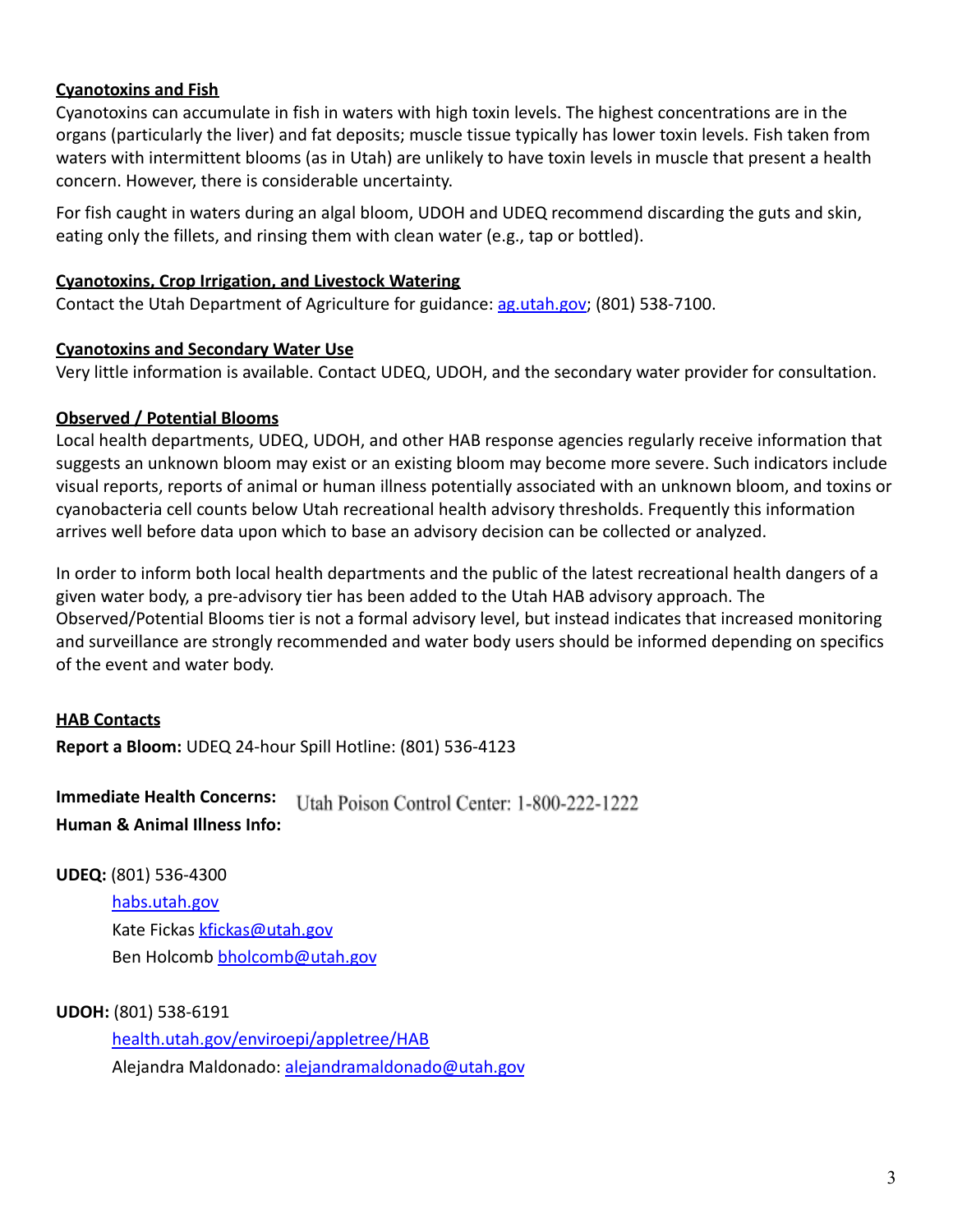**Table 1:** UDOH/UDEQ Recommended HAB Advisory Thresholds

| <b>Observed / Potential Bloom</b>                                                                                                                                                  |                                                                                 | <b>Warning Advisory</b>                                                                                                 | <b>Danger Advisory</b>                                                                                                                                |
|------------------------------------------------------------------------------------------------------------------------------------------------------------------------------------|---------------------------------------------------------------------------------|-------------------------------------------------------------------------------------------------------------------------|-------------------------------------------------------------------------------------------------------------------------------------------------------|
| This is not a formal advisory level.<br>Rather, these are indicators that a<br>bloom may exist or may become<br>more severe. Increased monitoring<br>and surveillance are strongly | <b>Toxigenic Cyanobacteria</b><br>Cell Density (cells/mL) <sup>1,</sup><br>2, 3 | 100,000 <sup>A</sup>                                                                                                    | See footnote B                                                                                                                                        |
| recommended. Indicators may                                                                                                                                                        | Microcystins ( $\mu$ g/L) <sup>1,2,3</sup>                                      | 8                                                                                                                       | 2,000                                                                                                                                                 |
| include:<br>Visual reports<br>٠<br>Reports of animal or<br>٠                                                                                                                       | Cylindrospermopsin<br>$(\mu$ g/L) <sup>3</sup>                                  | 15                                                                                                                      | See footnote B                                                                                                                                        |
| human illness                                                                                                                                                                      | Anatoxin-a ( $\mu$ g/L) <sup>3, 4, 5</sup>                                      | 15                                                                                                                      | 90                                                                                                                                                    |
| Detection of cyanotoxins or<br>٠<br>toxigenic cyanobacterial<br>cell density below<br>thresholds                                                                                   | Health Risks <sup>1, 2, 3</sup>                                                 | Potential for long-term illness<br>Short-term effects (e.g., skin and<br>eye irritation, nausea, vomiting,<br>diarrhea) | Potential for acute poisoning<br>Potential for long-term illness<br>Short-term effects (e.g., skin and eye<br>irritation, nausea, vomiting, diarrhea) |
| Detectable levels should be<br>$\bullet$<br>defined using appropriate<br>QA/QC procedures                                                                                          |                                                                                 | Issue WARNING advisory to<br>avoid primary contact<br>recreation                                                        | Issue DANGER advisory to stay<br>away from the waterbody                                                                                              |
| Consider cautioning users of the<br>waterbody depending on specifics<br>of the event and waterbody.                                                                                | <b>Recommended Actions</b>                                                      | Post WARNING signs                                                                                                      | Post DANGER signs<br><b>Consider CLOSURE</b>                                                                                                          |
|                                                                                                                                                                                    |                                                                                 | Sampling recommended at<br>least weekly                                                                                 | Sampling recommended at least<br>weekly                                                                                                               |

**<sup>1</sup>** WHO, 1999. Toxic cyanobacteria in water.

- **<sup>2</sup>**WHO, 2003. Guidelines for safe recreational water environments, Volume 1, Chapter 8: Algae and cyanobacteria in fresh water.
- **<sup>3</sup>** EPA, 2019. Recommended human health recreational ambient water quality criteria or swimming advisories for microcystins and cylindrospermopsin.
- **<sup>4</sup>** OHA, 2019. Oregon Health Authority. Recreational use public advisory guidelines: cyanobacterial blooms in freshwater bodies.
- **<sup>5</sup>** CWQMC, 2016. California Water Quality Monitoring Council. Cyanobacteria guidance for recreational and related water uses (2016 update).
- **<sup>A</sup>** Human symptoms have been reported between 5,000 100,000 cells ml (EPA 2019). At 5,000 100,000 cells/mL, LHDs should take into account contextual information and consider issuing an advisory.
- **B** Data are sparse on where cylindrospermopsin and cell density danger advisory breakpoints should be. Consult with UDEQ and UDOH as needed on this issue. LHDs should take into account contextual information and consider issuing an advisory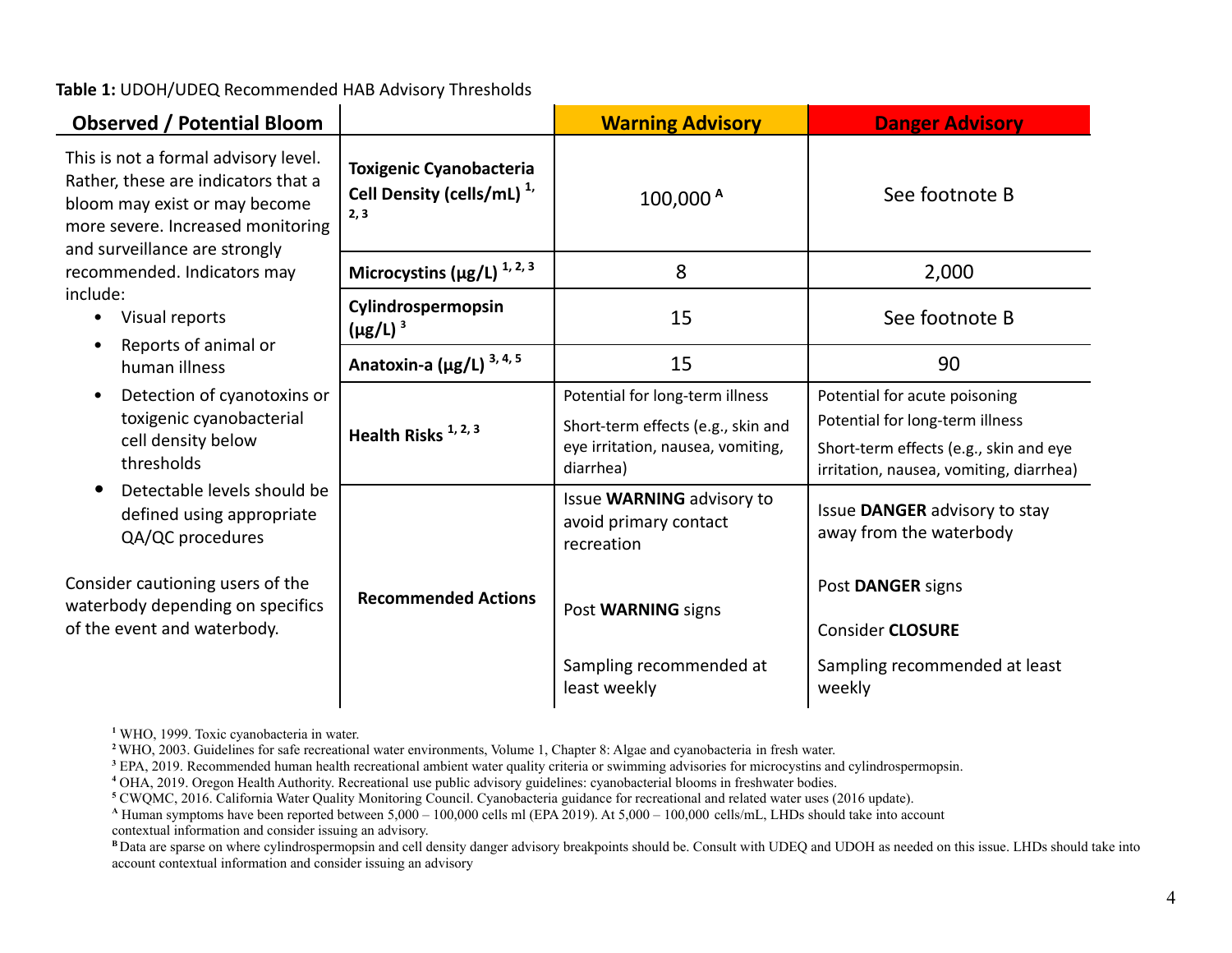### **Figure 1:** Health advisory flow chart